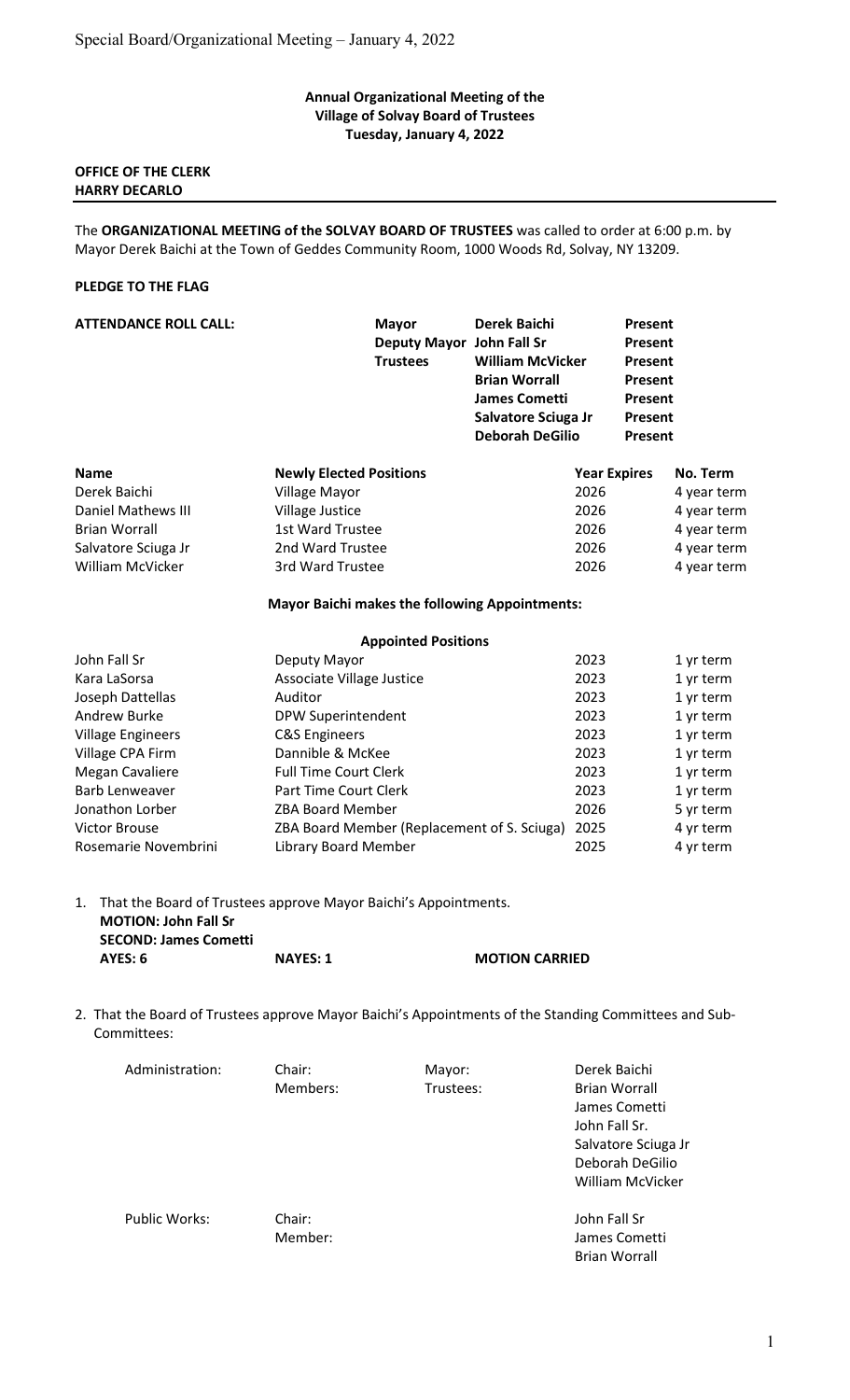# Special Board/Organizational Meeting – January 4, 2022

| Police:                 | Chair:<br>Members:  | James Cometti<br>John Fall Sr<br>William McVicker                                                                                    |
|-------------------------|---------------------|--------------------------------------------------------------------------------------------------------------------------------------|
| Parks:                  | Chair:              | <b>Brian Worrall</b>                                                                                                                 |
| Library:                | Chair:              | Deborah DeGilio                                                                                                                      |
| Codes:                  | Chair:<br>Co-Chair: | Salvatore Sciuga Jr<br>James Cometti                                                                                                 |
| <b>Buildings:</b>       | Chair:<br>Co-Chair  | John Fall Sr<br>Salvatore Sciuga Jr                                                                                                  |
| Finance:                | Chair:<br>Members:  | Derek Baichi<br>Salvatore Sciuga Jr<br>James Cometti<br>John Fall Sr.<br><b>Brian Worrall</b><br>Deborah DeGilio<br>William McVicker |
| Safety Committee:       | Chair:<br>Member:   | William McVicker<br><b>Brian Worrall</b>                                                                                             |
| Insurance:              | Chair:              | Derek Baichi                                                                                                                         |
| Stormwater:             | Chair:              | <b>Mark Malley</b>                                                                                                                   |
| Montrose Ave:           | Chair:<br>Co-Chair: | James Cometti<br><b>Brian Worrall</b>                                                                                                |
| Electric Dept:          | Chair:              | William McVicker                                                                                                                     |
| <b>Hiring Committee</b> | Members:            | John Fall Sr<br>James Cometti<br>William McVicker                                                                                    |
| <b>Memorial Day</b>     | Members:            | Derek Baichi<br><b>Brian Worrall</b>                                                                                                 |

 Seating Facing Podium – Left to Right: William McVicker, John Fall Sr, Mayor Baichi, James Cometti, Salvatore Sciuga Jr, Deborah DeGilio, Brian Worrall

Trustee McVicker asked to be removed from Safety Committee, Trustee DeGilio asked to be removed from Library Committee.

# MOTION: John Fall Sr SECOND: James Cometti AYES: 6 NAYES: 1 NAYES: 1 MOTION CARRIED

3. That the Board of Trustees designated the fourth Tuesday of each month as the Regular Meeting of the Village of Solvay Board of Trustees, such meetings are to be held at the Town of Geddes Court Room, 1000 Woods Road, Solvay, NY 13209 at 6:00 p.m., local time. MOTION: James Cometti SECOND: William McVicker AYES: 7 NAYES: 0 NAYES: 0 MOTION CARRIED

4. That the Board of Trustees continues to follow the procurement policy in accordance with Chapter 29 of the Village Code. MOTION: James Cometti SECOND: John Fall Sr AYES: 7 NAYES: 0 NAYES: 0 MOTION CARRIED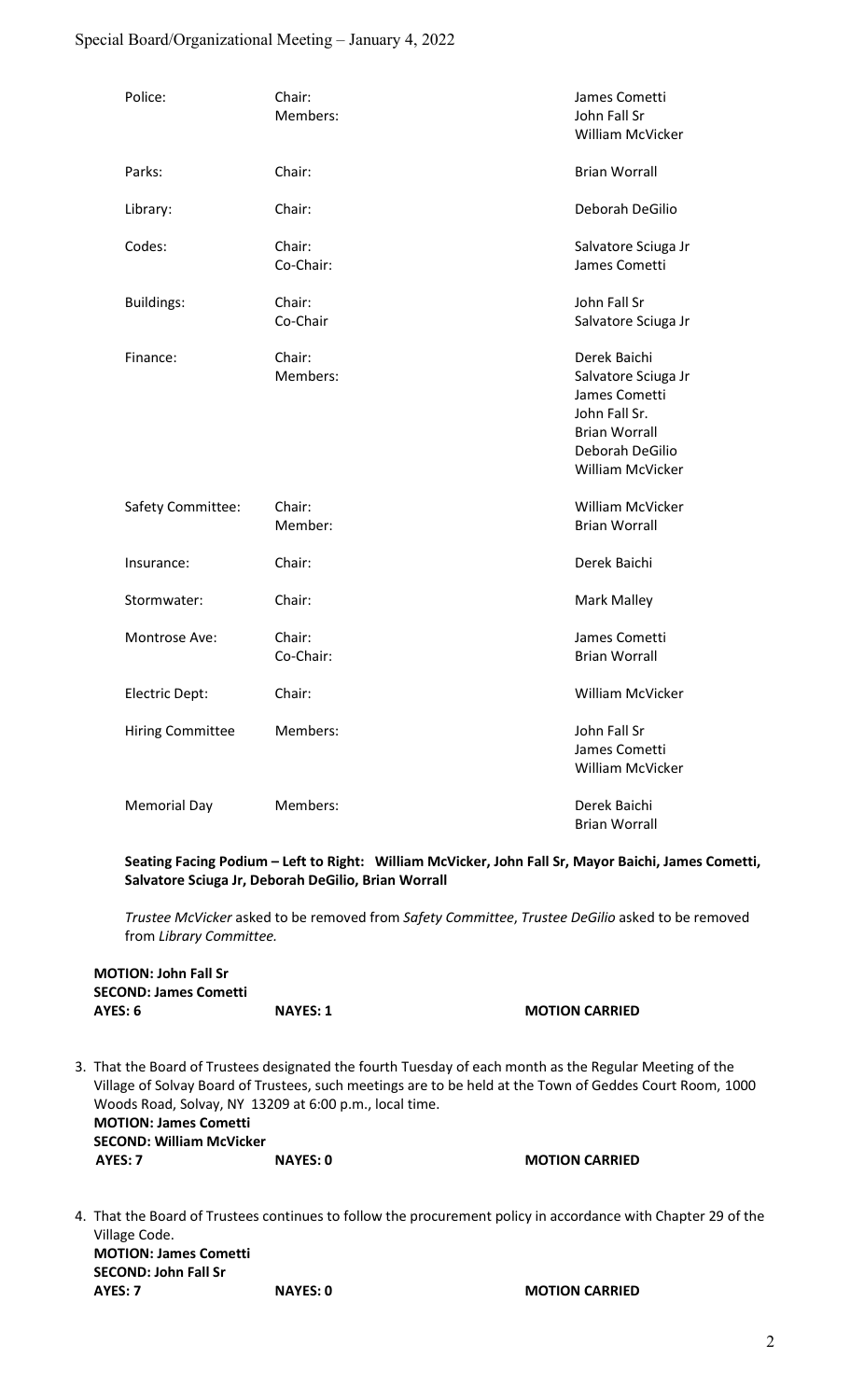# Special Board/Organizational Meeting – January 4, 2022

| 5. | That the Board of Trustees authorize for all periods commencing January 1, 2022 to December 31, 2022 the<br>Mayor, all Trustees, Village Officers, Department Heads, to attend meetings, seminars, and schools, from<br>time to time, and to authorize expenses incurred thereby. Such meetings would include those<br>convened by the MEUA, NYPA, the Conference of Mayors and Municipal Officials, Department of Audit<br>and Control, Clerk's Meetings and any other meetings convened, that relate to the business of the Village of<br>Solvay, pursuant to Chapter 26 of the Village Code.<br><b>MOTION: Salvatore Sciuga Jr</b><br><b>SECOND: William McVicker</b> |                                                                                                                                                                                                |                                                                                                                                           |  |  |
|----|--------------------------------------------------------------------------------------------------------------------------------------------------------------------------------------------------------------------------------------------------------------------------------------------------------------------------------------------------------------------------------------------------------------------------------------------------------------------------------------------------------------------------------------------------------------------------------------------------------------------------------------------------------------------------|------------------------------------------------------------------------------------------------------------------------------------------------------------------------------------------------|-------------------------------------------------------------------------------------------------------------------------------------------|--|--|
|    | AYES: 7                                                                                                                                                                                                                                                                                                                                                                                                                                                                                                                                                                                                                                                                  | <b>NAYES: 0</b>                                                                                                                                                                                | <b>MOTION CARRIED</b>                                                                                                                     |  |  |
| 6. | <b>MOTION: Deborah DeGilio</b><br><b>SECOND: James Cometti</b><br>AYES: 7                                                                                                                                                                                                                                                                                                                                                                                                                                                                                                                                                                                                | That the Board of Trustees designate Solvay Bank as the Official Depository for the Village of Solvay.<br><b>NAYES: 0</b>                                                                      | <b>MOTION CARRIED</b>                                                                                                                     |  |  |
|    | 7. That the Board of Trustees designate the Post Standard as the official newspaper for the Village of Solvay.<br><b>MOTION: Brian Worrall</b>                                                                                                                                                                                                                                                                                                                                                                                                                                                                                                                           |                                                                                                                                                                                                |                                                                                                                                           |  |  |
|    | <b>SECOND: John Fall Sr</b><br>AYES: 7                                                                                                                                                                                                                                                                                                                                                                                                                                                                                                                                                                                                                                   | <b>NAYES: 0</b>                                                                                                                                                                                | <b>MOTION CARRIED</b>                                                                                                                     |  |  |
|    | 8. WHEREAS, the Board of Trustees has determined to pay a fixed rate for mileage as reimbursement to<br>officers and employees of the Village of Solvay.<br>NOW, THERFORE BE IT RESOLVED,<br>Section 1. That the Board of Trustees shall approve reimbursement of such officers and employees at the<br>rate of - \$.58.5/mile.<br>Section 2. That this resolution shall take effect January 1, 2022. If a Village vehicle is available the employee<br>will use the Village vehicle and not receive mileage.<br><b>MOTION: John Fall Sr</b><br><b>SECOND: Salvatore Sciuga Jr</b><br>AYES: 7<br><b>NAYES: 0</b><br><b>MOTION CARRIED</b>                                |                                                                                                                                                                                                |                                                                                                                                           |  |  |
| 9. | <b>MOTION: William McVicker</b><br><b>SECOND: John Fall Sr</b><br>AYES: 7                                                                                                                                                                                                                                                                                                                                                                                                                                                                                                                                                                                                | agreement with Consolidated Rail Corporation for an aerial power line occupation. Location: Secondary<br>Track, LC 30-6251, Mile Post 5.14, Albany Division, (File S-1755).<br><b>NAYES: 0</b> | That the Board of Trustees authorize the Village of Solvay Electric Power Department to enter into a license<br><b>MOTION CARRIED</b>     |  |  |
|    | <b>MOTION: James Cometti</b><br><b>SECOND: Salvatore Sciuga Jr</b><br>AYES:7                                                                                                                                                                                                                                                                                                                                                                                                                                                                                                                                                                                             | 3, 2023 at the Geddes Town Hall, 1000 Woods Road, Solvay, NY 13209.<br><b>NAYES: 0</b>                                                                                                         | 10. That the Board of Trustees authorize that the next Annual Organizational Meeting will take place on January<br><b>MOTION CARRIED</b>  |  |  |
|    | Officers Law, Section 11(2).<br><b>MOTION: Brian Worrall</b><br><b>SECOND: William McVicker</b><br>AYES: 7                                                                                                                                                                                                                                                                                                                                                                                                                                                                                                                                                               | 3-306 of the Village Law and specifically covering the Village Justices and personnel as required by Public<br><b>NAYES: 0</b>                                                                 | 11. Authorizing the approval of a blanket insurance policy covering all Village employees as required by Section<br><b>MOTION CARRIED</b> |  |  |
|    |                                                                                                                                                                                                                                                                                                                                                                                                                                                                                                                                                                                                                                                                          | 12. Authorizing the approval of hourly rates for Dannible & McKee, LLP:<br>C <sub>7</sub> F soulsous for Assounting Comisso Conjou                                                             |                                                                                                                                           |  |  |

**•** \$75 per hour for Accounting Services Senior

• \$150 per hour for Partner

 MOTION: James Cometti SECOND: Salvatore Sciuga Jr No Vote Took Place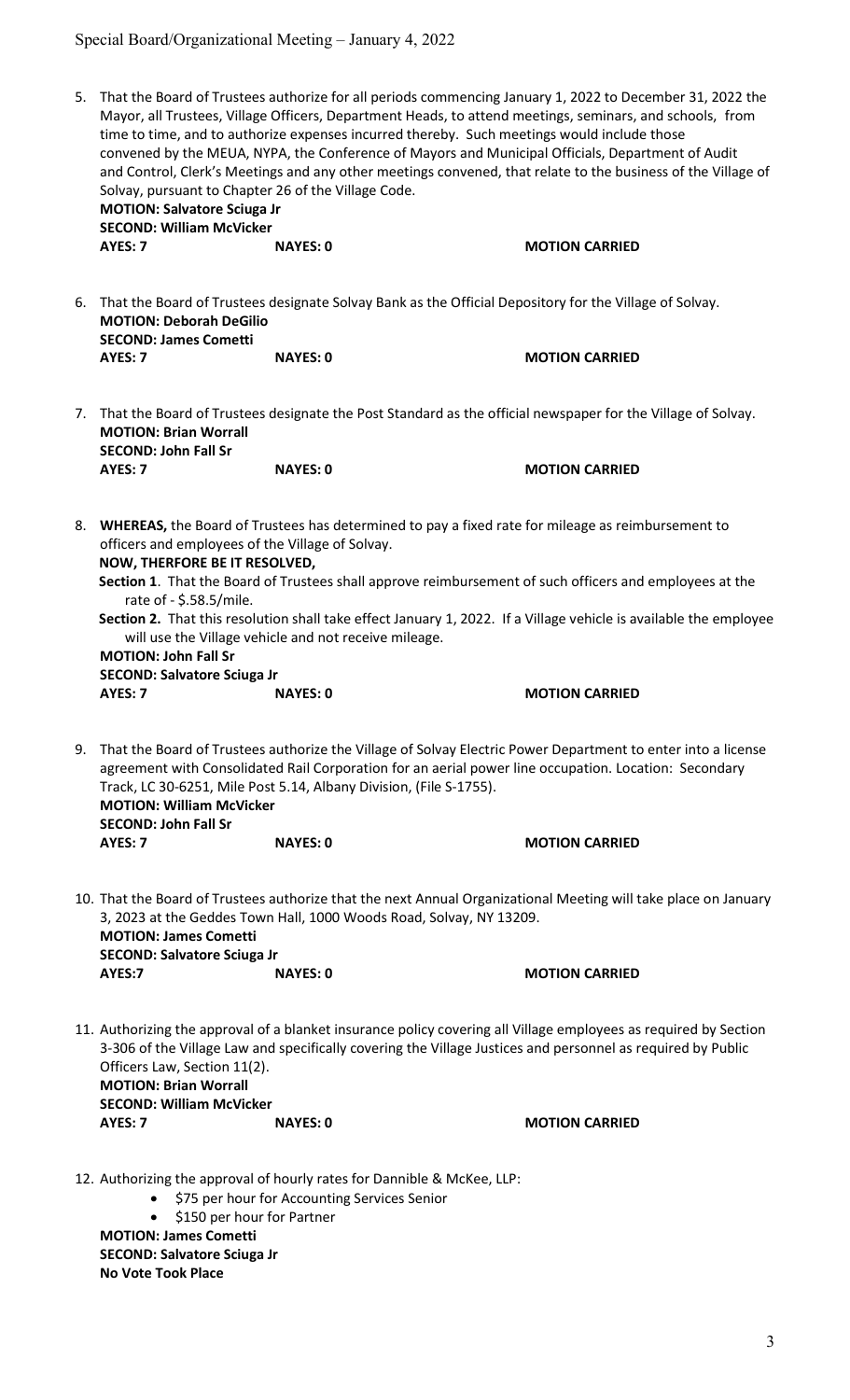Authorizing the approval of hourly rates for Dannible & McKee, LLP

- **•** \$75 per hour for Accounting Services Senior
- \$150 per hour for Partner
- Review of costs per month after 30 days

#### MOTION TO AMEND: John Fall Sr SECOND: William McVicker

# AYES: 6 NAYES: MOTION CARRIED

Authorizing the approval of hourly rates for Dannible & McKee, LLP

- **•** \$75 per hour for Accounting Services Senior
- \$150 per hour for Partner
- Review of costs per month after 30 days

#### MOTION: James Cometti SECOND: Salvatore Sciuga Jr

| <b>Trustee</b> | <b>Voted</b> | <b>No</b>                              |
|----------------|--------------|----------------------------------------|
| <b>Trustee</b> | <b>Voted</b> | <b>Yes</b>                             |
| <b>Trustee</b> | <b>Voted</b> | <b>Yes</b>                             |
| <b>Trustee</b> | <b>Voted</b> | <b>Yes</b>                             |
| <b>Trustee</b> | <b>Voted</b> | <b>Yes</b>                             |
| <b>Trustee</b> | <b>Voted</b> | Yes                                    |
| <b>Mayor</b>   | <b>Voted</b> | <b>Yes</b><br><b>Motion</b><br>Carried |
|                |              |                                        |

13. Authorizing the approval of the new hourly rate of \$195 per hour for Cerio Law Offices. MOTION: James Cometti

| <b>SECOND: John Fall Sr</b> |                |              |                                        |
|-----------------------------|----------------|--------------|----------------------------------------|
| <b>Deborah DeGilio</b>      | <b>Trustee</b> | <b>Voted</b> | <b>Yes</b>                             |
| <b>John Fall Sr</b>         | <b>Trustee</b> | <b>Voted</b> | <b>Yes</b>                             |
| <b>William McVicker</b>     | <b>Trustee</b> | <b>Voted</b> | <b>Yes</b>                             |
| <b>James Cometti</b>        | <b>Trustee</b> | <b>Voted</b> | <b>Yes</b>                             |
| Salvatore Sciuga Jr         | <b>Trustee</b> | <b>Voted</b> | <b>Yes</b>                             |
| <b>Brian Worrall</b>        | <b>Trustee</b> | <b>Voted</b> | <b>Yes</b>                             |
| Derek Baichi                | <b>Mayor</b>   | <b>Voted</b> | <b>Yes</b><br><b>Motion</b><br>Carried |

14. Authorizing the approval for check signing of all Village/Electric Fund checks for the Village Clerk-Treasurer as Primary. In the absence of the Village Clerk-Treasurer, the Mayor is authorized to sign. In the absence of the Mayor, the Deputy Mayor is authorized to sign. MOTION: James Cometti

No Vote Took Place

 Authorizing the approval for check signing of all Village/Electric Fund checks for the Village Clerk-Treasurer as Primary. In the absence of the Village Clerk-Treasurer, the Mayor is authorized to sign. In the absence of the Mayor, the Deputy Mayor is authorized to sign. Remove Cheryl Visconti as a signatory for all Village funds.

 MOTION TO AMEND: John Fall Sr SECOND: James Cometti AYES: 7 NAYES: 0 NAYES: 0 MOTION CARRIED